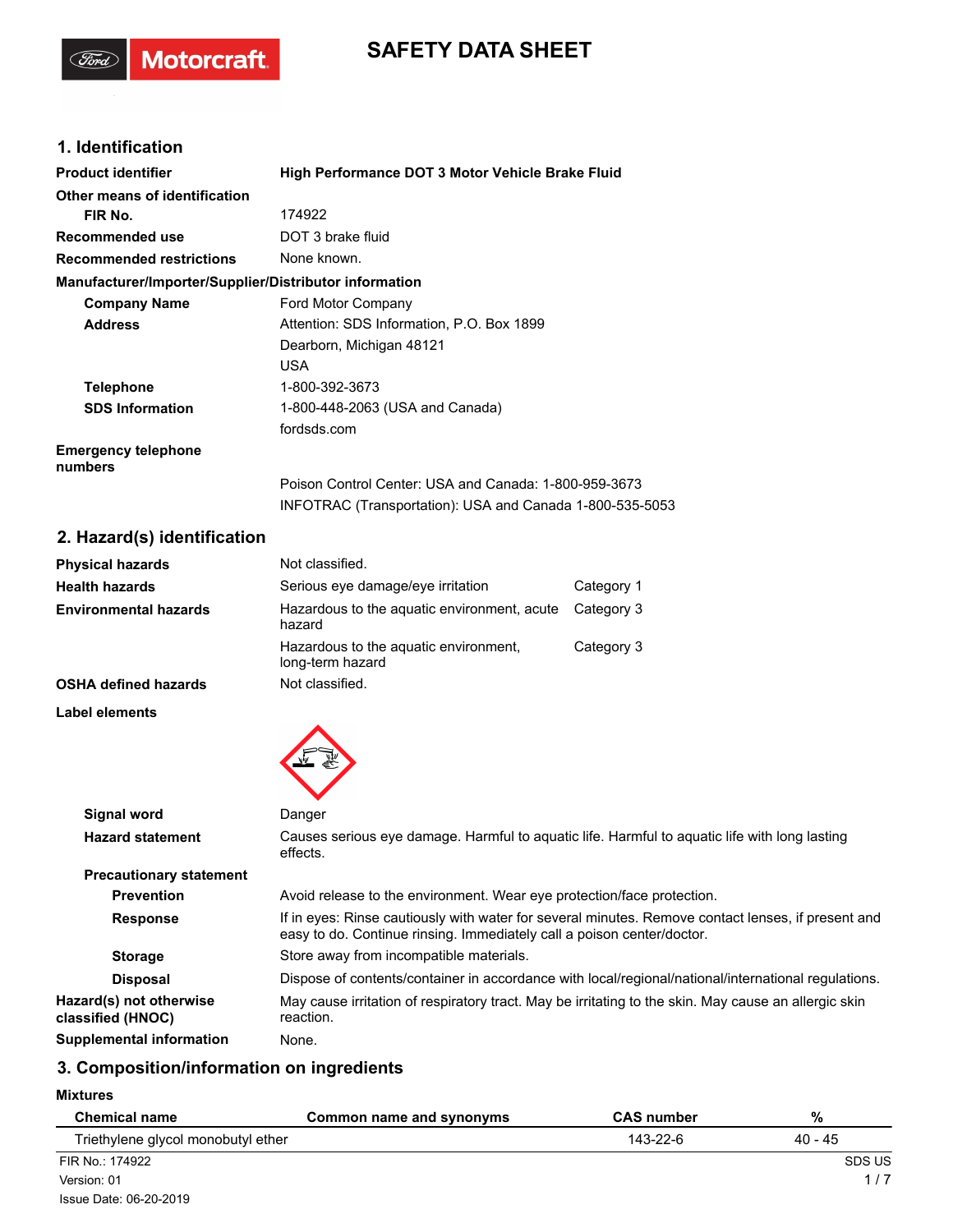| <b>Chemical name</b>  | Common name and synonyms                                                                                                                                                       | <b>CAS number</b> | %       |
|-----------------------|--------------------------------------------------------------------------------------------------------------------------------------------------------------------------------|-------------------|---------|
| 2,2'-Oxydiethanol     |                                                                                                                                                                                | 111-46-6          | $1 - 3$ |
|                       | Specific chemical identity and/or exact percentage (concentration) of composition has been withheld as a trade secret.                                                         |                   |         |
| 4. First-aid measures |                                                                                                                                                                                |                   |         |
| <b>Inhalation</b>     | Move to fresh air. Call a physician if symptoms develop or persist.                                                                                                            |                   |         |
| <b>Skin contact</b>   | Wash off with soap and water. Get medical attention if irritation develops and persists.                                                                                       |                   |         |
| Eye contact           | Immediately flush eyes with plenty of water for at least 15 minutes. Remove contact lenses, if<br>present and easy to do. Continue rinsing. Get medical attention immediately. |                   |         |

vision. Permanent eye damage including blindness could result.

Symptoms may be delayed.

protect themselves.

Severe eye irritation. Symptoms may include stinging, tearing, redness, swelling, and blurred

Provide general supportive measures and treat symptomatically. Keep victim under observation.

Ensure that medical personnel are aware of the material(s) involved, and take precautions to

**Ingestion** Call a physician or poison control center immediately. Rinse mouth. Do not induce vomiting. **Most important symptoms/effects, acute and delayed Indication of immediate**

**medical attention and special treatment needed**

**General information**

## **5. Fire-fighting measures**

| Suitable extinguishing media                                     | Alcohol resistant foam. Powder. Carbon dioxide (CO2).                                                                                                                     |
|------------------------------------------------------------------|---------------------------------------------------------------------------------------------------------------------------------------------------------------------------|
| Unsuitable extinguishing<br>media                                | Do not use water jet as an extinguisher, as this will spread the fire.                                                                                                    |
| Specific hazards arising from<br>the chemical                    | During fire, gases hazardous to health may be formed. Upon decomposition, this product emits<br>carbon monoxide, carbon dioxide and/or low molecular weight hydrocarbons. |
| Special protective equipment<br>and precautions for firefighters | Self-contained breathing apparatus and full protective clothing must be worn in case of fire.                                                                             |
| <b>Fire fighting</b><br>equipment/instructions                   | Move containers from fire area if you can do so without risk.                                                                                                             |
| <b>Specific methods</b>                                          | Use standard firefighting procedures and consider the hazards of other involved materials.                                                                                |
| <b>General fire hazards</b>                                      | No unusual fire or explosion hazards noted.                                                                                                                               |

## **6. Accidental release measures**

| <b>Personal precautions,</b><br>protective equipment and<br>emergency procedures | Avoid contact with eyes, skin, and clothing. Avoid inhalation of vapors or mists. Do not touch<br>damaged containers or spilled material unless wearing appropriate protective clothing. Keep<br>people away from and upwind of spill/leak. Keep unnecessary personnel away. Ensure adequate<br>ventilation. Local authorities should be advised if significant spillages cannot be contained. Wear<br>appropriate protective equipment and clothing during clean-up. For personal protection, see<br>section 8 of the SDS. |
|----------------------------------------------------------------------------------|-----------------------------------------------------------------------------------------------------------------------------------------------------------------------------------------------------------------------------------------------------------------------------------------------------------------------------------------------------------------------------------------------------------------------------------------------------------------------------------------------------------------------------|
| <b>Methods and materials for</b><br>containment and cleaning up                  | Use water spray to reduce vapors or divert vapor cloud drift. Prevent product from entering drains.<br>Large Spills: Stop the flow of material, if this is without risk. Dike the spilled material, where this is<br>possible. Absorb in vermiculite, dry sand or earth and place into containers. Following product<br>recovery, flush area with water.<br>Small Spills: Wipe up with absorbent material (e.g. cloth, fleece). Clean surface thoroughly to                                                                 |
| <b>Environmental precautions</b>                                                 | remove residual contamination.<br>Never return spills to original containers for re-use. For waste disposal, see section 13 of the SDS.<br>This product is miscible in water.<br>Avoid release to the environment. Inform appropriate managerial or supervisory personnel of all<br>environmental releases. Prevent further leakage or spillage if safe to do so. Avoid discharge into<br>drains, water courses or onto the ground.                                                                                         |
| 7. Handling and storage                                                          |                                                                                                                                                                                                                                                                                                                                                                                                                                                                                                                             |
| <b>Precautions for safe handling</b>                                             | Do not get this material in contact with eyes. Avoid contact with skin. Avoid breathing mist or<br>vapor. Avoid prolonged exposure. Provide adequate ventilation. Avoid release to the environment.<br>Observe good industrial hygiene practices. Wear appropriate personal protective equipment. For<br>personal protection, see Section 8 of the SDS.                                                                                                                                                                     |
| Conditions for safe storage,<br>including any incompatibilities                  | Store in tightly closed container. Store away from incompatible materials (see Section 10 of the<br>SDS).                                                                                                                                                                                                                                                                                                                                                                                                                   |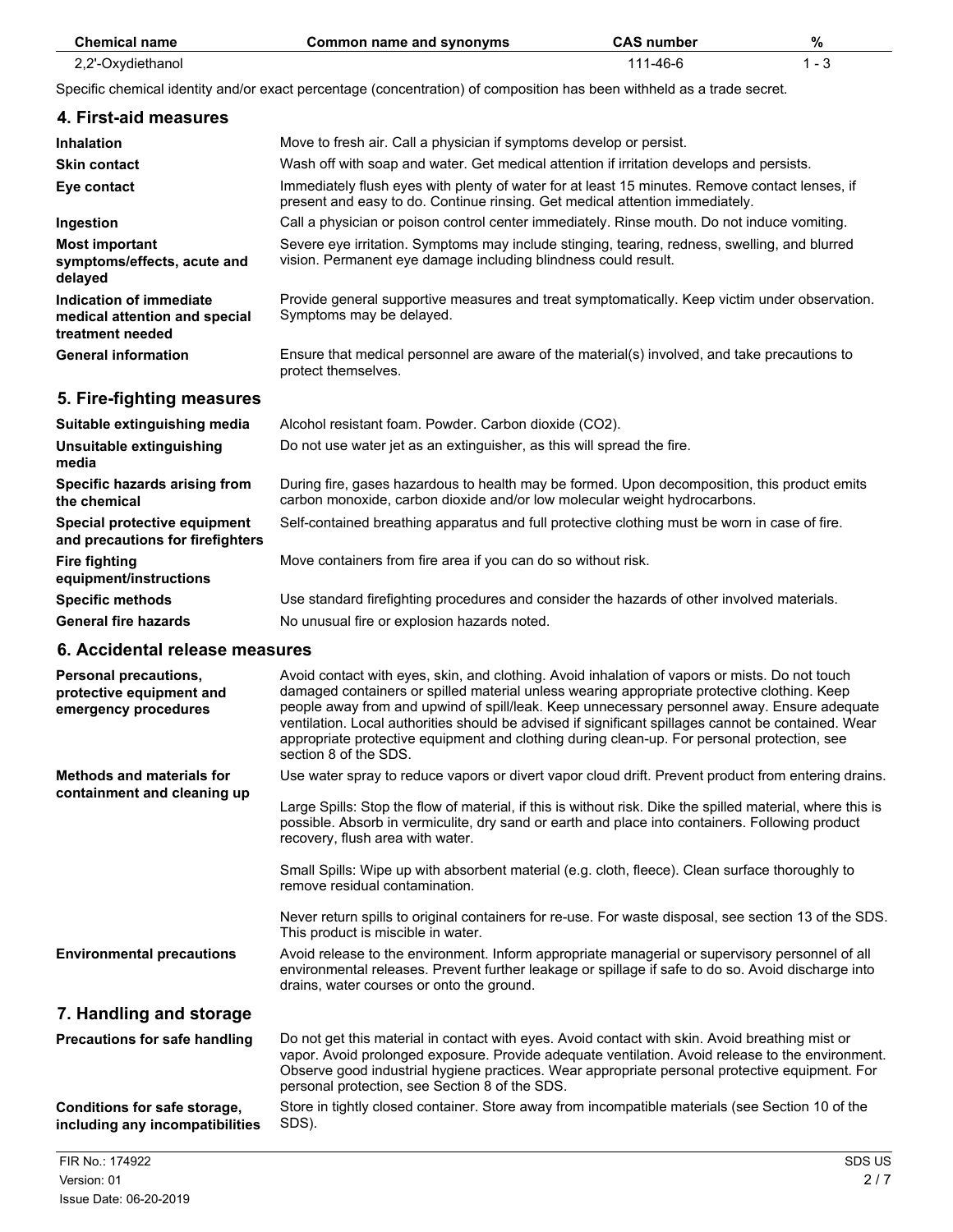## **8. Exposure controls/personal protection**

#### **Occupational exposure limits**

The following constituents are the only constituents of the product which have a PEL, TLV or other recommended exposure limit. At this time, the other constituents have no known exposure limits.

| <b>Components</b>                        | US. Workplace Environmental Exposure Level (WEEL) Guides<br>Type                                                                                                                                                                                                                                                                                                    | Value                                                                                                                                                                                                                                                                                            |  |
|------------------------------------------|---------------------------------------------------------------------------------------------------------------------------------------------------------------------------------------------------------------------------------------------------------------------------------------------------------------------------------------------------------------------|--------------------------------------------------------------------------------------------------------------------------------------------------------------------------------------------------------------------------------------------------------------------------------------------------|--|
| 2,2'-Oxydiethanol (CAS<br>$111 - 46 - 6$ | <b>TWA</b>                                                                                                                                                                                                                                                                                                                                                          | 10 $mg/m3$                                                                                                                                                                                                                                                                                       |  |
| <b>Biological limit values</b>           | No biological exposure limits noted for the ingredient(s).                                                                                                                                                                                                                                                                                                          |                                                                                                                                                                                                                                                                                                  |  |
| Appropriate engineering<br>controls      | Provide eyewash station. Use adequate ventilation to control airborne concentrations below the<br>exposure limits/guidelines. If user operations generate a vapor, dust and/or mist, use process<br>enclosure, appropriate local exhaust ventilation, or other engineering controls to control airborne<br>levels below the recommended exposure limits/guidelines. |                                                                                                                                                                                                                                                                                                  |  |
|                                          | Individual protection measures, such as personal protective equipment                                                                                                                                                                                                                                                                                               |                                                                                                                                                                                                                                                                                                  |  |
| <b>Eye/face protection</b>               |                                                                                                                                                                                                                                                                                                                                                                     | Wear safety glasses with side shields (or goggles).                                                                                                                                                                                                                                              |  |
| <b>Skin protection</b>                   |                                                                                                                                                                                                                                                                                                                                                                     |                                                                                                                                                                                                                                                                                                  |  |
| <b>Hand protection</b>                   | recommended.                                                                                                                                                                                                                                                                                                                                                        | Suitable chemical protective gloves should be worn when the potential exists for skin exposure.<br>The choice of an appropriate glove does not only depend on its material but also on other quality<br>features and is different from one producer to the other. Nitrile or neoprene gloves are |  |
| Other                                    | Wear appropriate chemical resistant clothing if applicable.                                                                                                                                                                                                                                                                                                         |                                                                                                                                                                                                                                                                                                  |  |
| <b>Respiratory protection</b>            | Standard 29 CFR 1910.134 and/or Canadian Standard CSA Z94.4.                                                                                                                                                                                                                                                                                                        | If engineering controls do not maintain airborne concentrations to a level which is adequate to<br>protect worker health, an approved respirator must be worn. Respirator selection, use and<br>maintenance should be in accordance with the requirements of OSHA Respiratory Protection         |  |
| <b>Thermal hazards</b>                   | Wear appropriate thermal protective clothing, when necessary.                                                                                                                                                                                                                                                                                                       |                                                                                                                                                                                                                                                                                                  |  |
| <b>General hygiene</b><br>considerations | equipment to remove contaminants.                                                                                                                                                                                                                                                                                                                                   | Always observe good personal hygiene measures, such as washing after handling the material<br>and before eating, drinking, and/or smoking. Routinely wash work clothing and protective                                                                                                           |  |

## **9. Physical and chemical properties**

| Appearance                                   |                                        |
|----------------------------------------------|----------------------------------------|
| <b>Physical state</b>                        | Liquid.                                |
| <b>Form</b>                                  | Liquid.                                |
| Color                                        | <b>COLORLESS TO AMBER</b>              |
| Odor                                         | Mild.                                  |
| <b>Odor threshold</b>                        | Not available.                         |
| рH                                           | 9.5                                    |
| Melting point/freezing point                 | Not available.                         |
| Initial boiling point and boiling<br>range   | $>$ 500 °F ( $>$ 260 °C)               |
| <b>Flash point</b>                           | 289.4 °F (143.0 °C) Cleveland Open Cup |
| <b>Evaporation rate</b>                      | Not available.                         |
| Flammability (solid, gas)                    | Not applicable.                        |
| Upper/lower flammability or explosive limits |                                        |
| <b>Flammability limit - lower</b><br>(%)     | Not available.                         |
| <b>Flammability limit - upper</b><br>(%)     | Not available.                         |
| Explosive limit - lower (%)                  | Not available.                         |
| Explosive limit - upper (%)                  | Not available.                         |
| Vapor pressure                               | < 0.1 mm Hg                            |
| Vapor density                                | 7 (Air=1)                              |
| <b>Relative density</b>                      | 1                                      |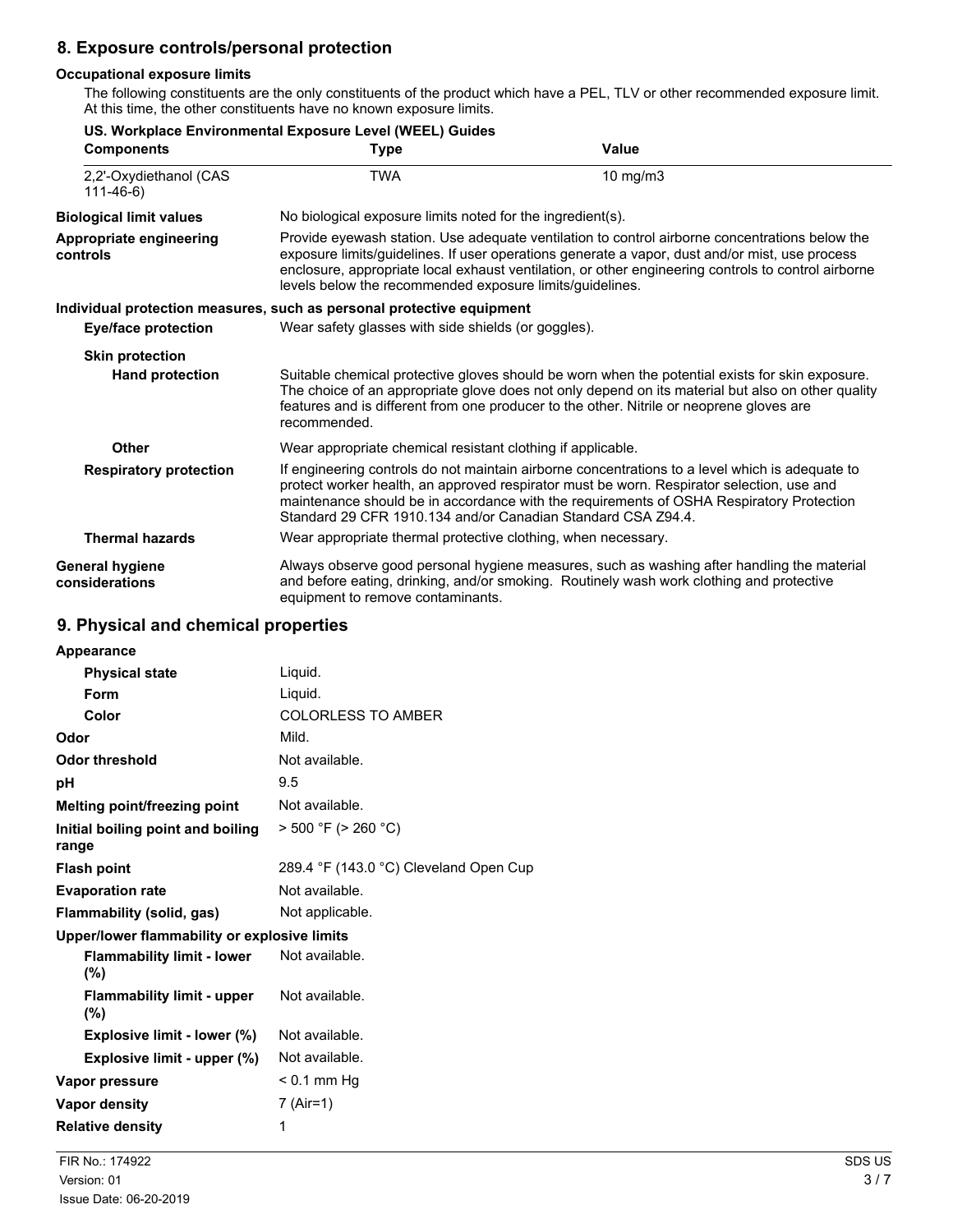| <b>Relative density temperature</b>                                                                                                                                                                                                                                                                                                                                                  | 68 °F (20 °C)                    |
|--------------------------------------------------------------------------------------------------------------------------------------------------------------------------------------------------------------------------------------------------------------------------------------------------------------------------------------------------------------------------------------|----------------------------------|
| Solubility(ies)                                                                                                                                                                                                                                                                                                                                                                      |                                  |
| Solubility (water)                                                                                                                                                                                                                                                                                                                                                                   | $100 \%$                         |
| <b>Partition coefficient</b><br>(n-octanol/water)                                                                                                                                                                                                                                                                                                                                    | Not available.                   |
| <b>Auto-ignition temperature</b>                                                                                                                                                                                                                                                                                                                                                     | Not available.                   |
| <b>Decomposition temperature</b>                                                                                                                                                                                                                                                                                                                                                     | Not available.                   |
| <b>Viscosity</b>                                                                                                                                                                                                                                                                                                                                                                     | Not available.                   |
| <b>Other information</b>                                                                                                                                                                                                                                                                                                                                                             |                                  |
| <b>Density</b>                                                                                                                                                                                                                                                                                                                                                                       | 1.03 g/cm <sup>3</sup> (@ 20 °C) |
| $\overline{A}$ $\overline{A}$ $\overline{A}$ $\overline{A}$ $\overline{A}$ $\overline{A}$ $\overline{A}$ $\overline{A}$ $\overline{A}$ $\overline{A}$ $\overline{A}$ $\overline{A}$ $\overline{A}$ $\overline{A}$ $\overline{A}$ $\overline{A}$ $\overline{A}$ $\overline{A}$ $\overline{A}$ $\overline{A}$ $\overline{A}$ $\overline{A}$ $\overline{A}$ $\overline{A}$ $\overline{$ |                                  |

## **10. Stability and reactivity**

| <b>Reactivity</b>                            | The product is stable and non-reactive under normal conditions of use, storage and transport.                              |
|----------------------------------------------|----------------------------------------------------------------------------------------------------------------------------|
| <b>Chemical stability</b>                    | Material is stable under normal conditions.                                                                                |
| <b>Possibility of hazardous</b><br>reactions | No dangerous reaction known under conditions of normal use.                                                                |
| <b>Conditions to avoid</b>                   | Keep away from heat, hot surfaces, sparks, open flames and other ignition sources. Contact with<br>incompatible materials. |
| Incompatible materials                       | Strong acids. Peroxides. Strong oxidizing agents.                                                                          |
| <b>Hazardous decomposition</b><br>products   | Upon decomposition, this product emits carbon monoxide, carbon dioxide and/or low molecular<br>weight hydrocarbons.        |

## **11. Toxicological information**

## **Information on likely routes of exposure**

| <b>Inhalation</b>                                                                  | May cause irritation to the respiratory system. Prolonged inhalation may be harmful.                                                                            |
|------------------------------------------------------------------------------------|-----------------------------------------------------------------------------------------------------------------------------------------------------------------|
| <b>Skin contact</b>                                                                | May be irritating to the skin. May cause an allergic skin reaction.                                                                                             |
| Eye contact                                                                        | Causes serious eye damage.                                                                                                                                      |
| Ingestion                                                                          | May be harmful if swallowed. Ingestion may cause gastrointestinal irritation, nausea, vomiting and<br>diarrhea.                                                 |
| Symptoms related to the<br>physical, chemical and<br>toxicological characteristics | Severe eye irritation. Symptoms may include stinging, tearing, redness, swelling, and blurred<br>vision. Permanent eye damage including blindness could result. |

#### **Information on toxicological effects**

**Acute toxicity**

| <b>Components</b>                | <b>Species</b> | <b>Calculated/Test Results</b> |  |
|----------------------------------|----------------|--------------------------------|--|
| 2,2'-Oxydiethanol (CAS 111-46-6) |                |                                |  |
| <b>Acute</b>                     |                |                                |  |
| <b>Dermal</b>                    |                |                                |  |
| LD <sub>50</sub>                 | Rabbit         | 11890 mg/kg                    |  |
| Oral                             |                |                                |  |
| LD50                             | Cat            | 3300 mg/kg                     |  |
|                                  | Dog            | 9000 mg/kg                     |  |
|                                  | Guinea pig     | 8700 mg/kg                     |  |
|                                  |                | 14 g/kg                        |  |
|                                  | Mouse          | 26500 mg/kg                    |  |
|                                  |                | 23700 mg/kg                    |  |
|                                  |                | 13.3 g/kg                      |  |
|                                  | Rabbit         | 26.9 g/kg                      |  |
|                                  | Rat            | 16600 mg/kg                    |  |
|                                  |                | 12570 mg/kg                    |  |
|                                  |                | 15.6 g/kg                      |  |
|                                  |                |                                |  |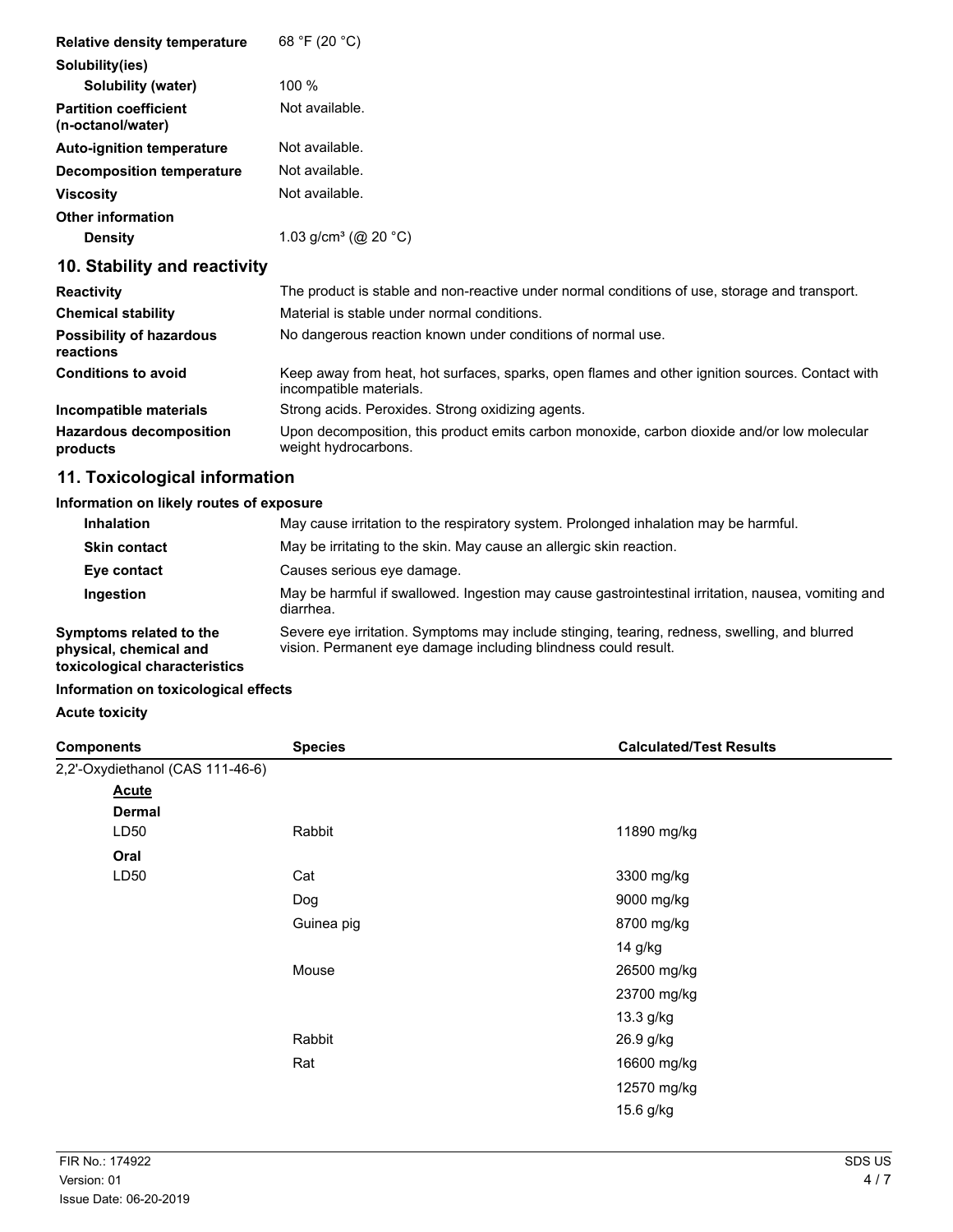| <b>Components</b>                                     | <b>Species</b>                                                                                                                                                                             | <b>Calculated/Test Results</b> |  |
|-------------------------------------------------------|--------------------------------------------------------------------------------------------------------------------------------------------------------------------------------------------|--------------------------------|--|
| Other                                                 |                                                                                                                                                                                            |                                |  |
| LD50                                                  | Mouse                                                                                                                                                                                      | 22500 mg/kg                    |  |
|                                                       |                                                                                                                                                                                            | 9.6 g/kg                       |  |
|                                                       | Rabbit                                                                                                                                                                                     | 2000 mg/kg                     |  |
|                                                       | Rat                                                                                                                                                                                        | 18800 mg/kg                    |  |
|                                                       |                                                                                                                                                                                            | 7700 mg/kg                     |  |
|                                                       |                                                                                                                                                                                            | 18.8 g/kg                      |  |
|                                                       |                                                                                                                                                                                            | 8.9 g/kg                       |  |
|                                                       |                                                                                                                                                                                            | 7.7 g/kg                       |  |
| Triethylene glycol monobutyl ether (CAS 143-22-6)     |                                                                                                                                                                                            |                                |  |
| <u>Acute</u>                                          |                                                                                                                                                                                            |                                |  |
| Dermal                                                |                                                                                                                                                                                            |                                |  |
| LD50                                                  | <b>Rabbit</b>                                                                                                                                                                              | 3.54 ml/kg                     |  |
| Oral                                                  |                                                                                                                                                                                            |                                |  |
| LD50                                                  | Rat                                                                                                                                                                                        | 5300 mg/kg                     |  |
| <b>Skin corrosion/irritation</b>                      | Prolonged skin contact may cause temporary irritation.                                                                                                                                     |                                |  |
| Serious eye damage/eye<br>irritation                  | Causes serious eye damage.                                                                                                                                                                 |                                |  |
| Respiratory or skin sensitization                     |                                                                                                                                                                                            |                                |  |
| <b>Respiratory sensitization</b>                      | Not a respiratory sensitizer.                                                                                                                                                              |                                |  |
| <b>Skin sensitization</b>                             | May cause an allergic skin reaction.                                                                                                                                                       |                                |  |
| Germ cell mutagenicity                                | No data available to indicate product or any components present at greater than 0.1% are                                                                                                   |                                |  |
|                                                       | mutagenic or genotoxic.                                                                                                                                                                    |                                |  |
| Carcinogenicity                                       | This product is not considered to be a carcinogen by IARC, ACGIH, NTP, or OSHA.                                                                                                            |                                |  |
|                                                       | IARC Monographs. Overall Evaluation of Carcinogenicity                                                                                                                                     |                                |  |
| Not listed.                                           |                                                                                                                                                                                            |                                |  |
| <b>Reproductive toxicity</b>                          | This product is not expected to cause reproductive or developmental effects.                                                                                                               |                                |  |
| Specific target organ toxicity -<br>single exposure   | Not classified.                                                                                                                                                                            |                                |  |
| Specific target organ toxicity -<br>repeated exposure | Not classified.                                                                                                                                                                            |                                |  |
| <b>Aspiration hazard</b>                              | Not an aspiration hazard.                                                                                                                                                                  |                                |  |
| <b>Chronic effects</b>                                | Prolonged inhalation may be harmful.                                                                                                                                                       |                                |  |
| 12. Ecological information                            |                                                                                                                                                                                            |                                |  |
| <b>Ecotoxicity</b>                                    | Harmful to aquatic life with long lasting effects.                                                                                                                                         |                                |  |
| <b>Ecotoxicity</b>                                    |                                                                                                                                                                                            |                                |  |
| <b>Components</b>                                     | <b>Species</b>                                                                                                                                                                             | <b>Calculated/Test Results</b> |  |
| 2,2'-Oxydiethanol (CAS 111-46-6)                      |                                                                                                                                                                                            |                                |  |
| <b>Aquatic</b>                                        |                                                                                                                                                                                            |                                |  |
| Fish                                                  | <b>LC50</b><br>Western mosquitofish (Gambusia affinis) > 32000 mg/l, 96 hours                                                                                                              |                                |  |
| Persistence and degradability                         | No data is available on the degradability of any ingredients in the mixture.                                                                                                               |                                |  |
| <b>Bioaccumulative potential</b>                      |                                                                                                                                                                                            |                                |  |
| <b>Mobility in soil</b>                               | No data available.                                                                                                                                                                         |                                |  |
| Other adverse effects                                 | No other adverse environmental effects (e.g. ozone depletion, photochemical ozone creation<br>potential, endocrine disruption, global warming potential) are expected from this component. |                                |  |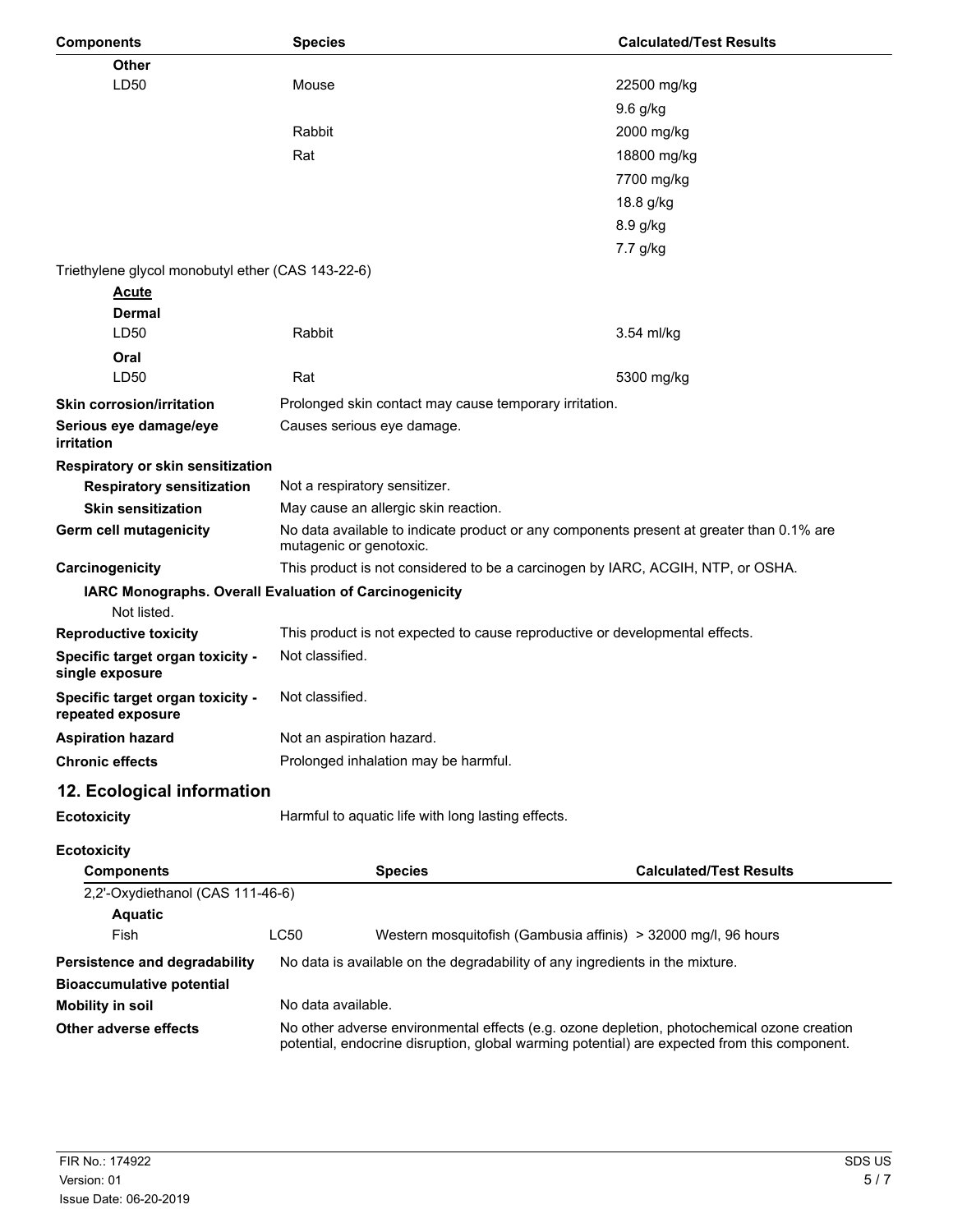## **13. Disposal considerations**

| <b>Disposal instructions</b>             | Collect and reclaim or dispose in sealed containers at licensed waste disposal site. Do not allow<br>this material to drain into sewers/water supplies. Do not contaminate ponds, waterways or ditches<br>with chemical or used container. Dispose of contents/container in accordance with<br>local/regional/national/international regulations. |
|------------------------------------------|---------------------------------------------------------------------------------------------------------------------------------------------------------------------------------------------------------------------------------------------------------------------------------------------------------------------------------------------------|
| Local disposal regulations               | Dispose in accordance with all applicable regulations.                                                                                                                                                                                                                                                                                            |
| Hazardous waste code                     | The waste code should be assigned in discussion between the user, the producer and the waste<br>disposal company.                                                                                                                                                                                                                                 |
| Waste from residues / unused<br>products | Dispose of in accordance with local regulations. Empty containers or liners may retain some<br>product residues. This material and its container must be disposed of in a safe manner (see:<br>Disposal instructions).                                                                                                                            |
| <b>Contaminated packaging</b>            | Since emptied containers may retain product residue, follow label warnings even after container is<br>emptied. Empty containers should be taken to an approved waste handling site for recycling or<br>disposal.                                                                                                                                  |

## **14. Transport information**

#### **DOT**

Not regulated as dangerous goods.

#### **IATA**

Not regulated as dangerous goods.

#### **IMDG**

Not regulated as dangerous goods.

#### **Transport in bulk according to** Not established. **Annex II of MARPOL 73/78 and the IBC Code**

#### **15. Regulatory information**

This product is a "Hazardous Chemical" as defined by the OSHA Hazard Communication Standard, 29 CFR 1910.1200. **US federal regulations**

**Toxic Substances Control** All components of the mixture on the TSCA 8(b) inventory are designated "active".

#### **Act (TSCA)**

#### **TSCA Section 12(b) Export Notification (40 CFR 707, Subpt. D)**

Not regulated.

#### **CERCLA Hazardous Substance List (40 CFR 302.4)**

- Triethylene glycol monobutyl ether (CAS 143-22-6) Listed.
- **SARA 304 Emergency release notification**

#### Not regulated.

#### **Superfund Amendments and Reauthorization Act of 1986 (SARA)**

#### **SARA 302 Extremely hazardous substance**

Not listed.

#### **SARA 311/312 Hazardous** Yes

**chemical**

# **categories**

**Classified hazard** Serious eye damage or eye irritation

#### **SARA 313 (TRI reporting)**

| <b>Chemical name</b>                 | <b>CAS number</b> | % by wt.  |  |
|--------------------------------------|-------------------|-----------|--|
| 2-(2-(2-Methoxyethoxy)ethoxy)ethanol | 112-35-6          | $15 - 18$ |  |
| 2-(2-Butoxyethoxy)ethanol            | 112-34-5          | $1 - 3$   |  |
| Triethylene glycol monobutyl ether   | 143-22-6          | $40 - 45$ |  |

#### **Other federal regulations**

#### **Clean Air Act (CAA) Section 112 Hazardous Air Pollutants (HAPs) List**

Triethylene glycol monobutyl ether (CAS 143-22-6)

#### **Clean Air Act (CAA) Section 112(r) Accidental Release Prevention (40 CFR 68.130)**

Not regulated.

#### **Safe Drinking Water Act** Not regulated. **(SDWA)**